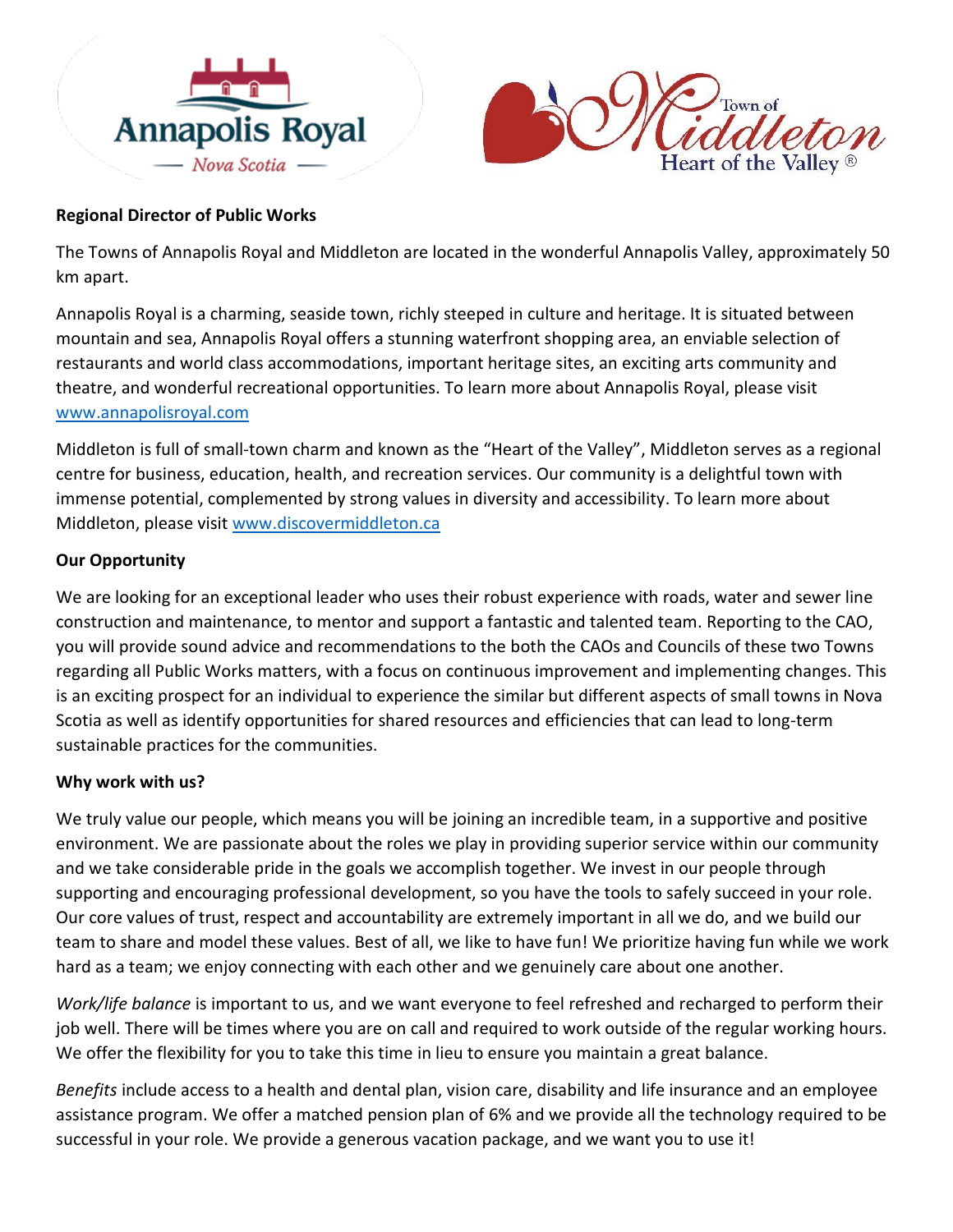



## **Successful Candidate should:**

- Provide positive and supportive leadership to the Public Works teams regarding daily operations, guiding the repairs, maintenance and workplan, with the ability to pivot during emergent circumstances i.e., snowstorm, water main break etc.
- Develop and execute Public Works operational plans in support of Strategic Plans, identifying key deliverables and key performance indicators.
- Successfully develop and complete maintenance plans for assets including, but not limited to, fleet, facilities, roads, wastewater, and water.
- Have experience maintaining and updating an asset management program, utilizing the information to drive priorities within the capital budget.
- Develop and execute the annual operating and capital budgets for the Public Works departments and Water Utilities.
- Provide detailed recommendations and updates to CAOs and Councils regarding public works' portfolio, executing improvements and operational changes.
- Be comfortable preparing and presenting reports for Council; manage tender processes from creation to execution.
- Ensure safety and compliance of the Towns water and wastewater systems, adhering to specific regulations and legislations as detailed within the Nova Scotia Department of Environment and Nova Scotia Utility and Review Board.
- Coordinate and support the activities of the Occupational Health & Safety Committee and CUPE Labour Management Committee.
- Provide effective service delivery to all stakeholders by responding to complaints and inquiries in a professional, knowledgeable, and timely manner.

# **What we're looking for:**

Qualifications:

- Five to ten years of related experience in engineering, public works within the public sector, or commercial construction management.
- Bachelor of Engineering degree, preferably trained in civil engineering.
- Eligible for licensing with Engineers Nova Scotia.
- Demonstrated ability to develop, lead and coach a team
- Excellent communication skills (Written, Verbal and Listening)
- Proficient computer skills in programs such as Microsoft 365; demonstrated support for modern technology and innovation
- Sound, independent problem-solving and organizational skills